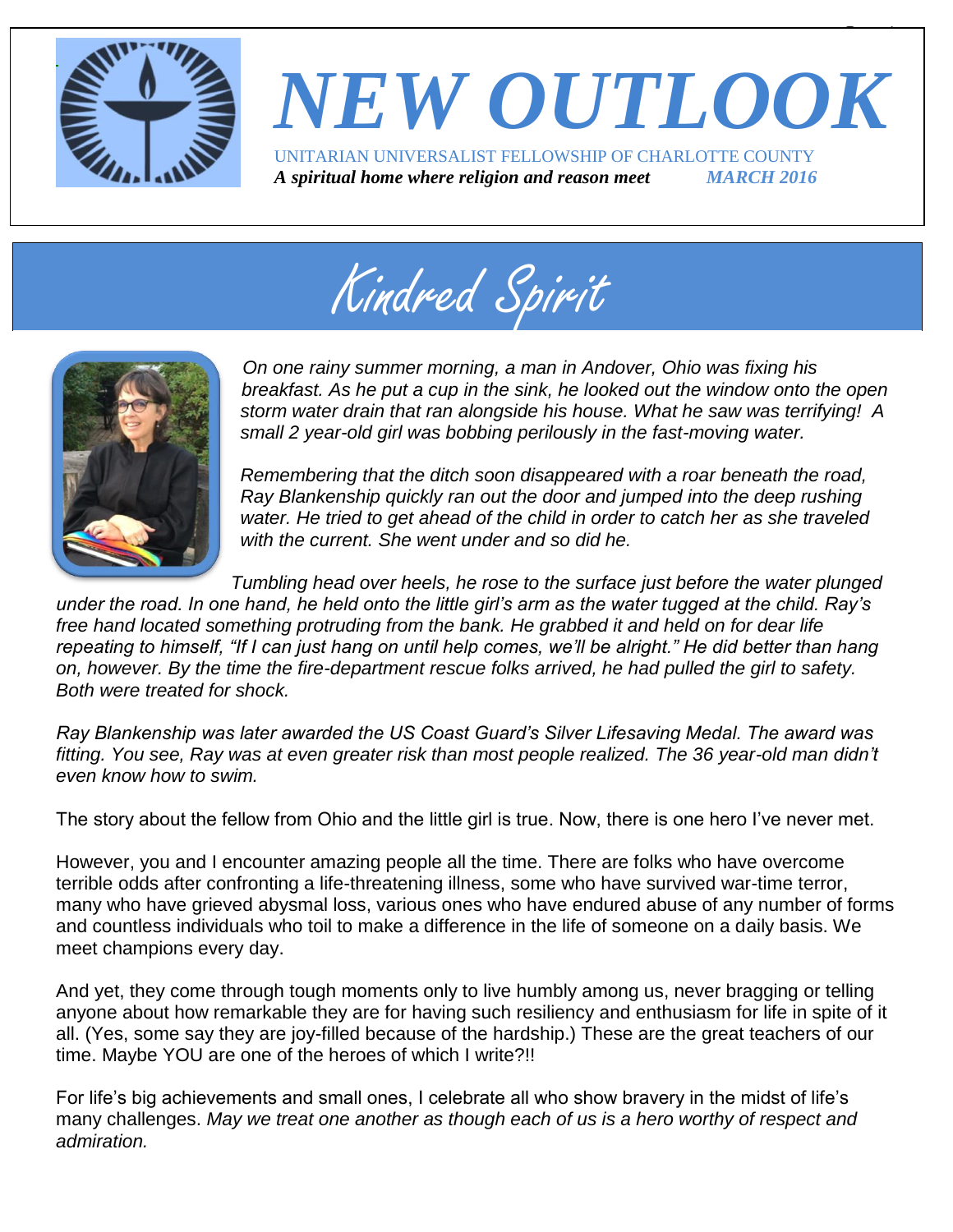

## Dear Ones

I have news to report regarding our efforts to acquire 21500 Gibralter Drive in Port Charlotte. Last Thursday I received a unanimous recommendation from the Negotiating Team. Bob Taylor, MaryHolly Allison, Jack Osborne, and Don Liermann have worked for weeks developing a fair and affordable offer for the former Peace Lutheran Church. Their work is greatly appreciated.

By Friday afternoon, all nine members of UUFCC's Board of Trustees agreed to accept the Team's recommendations. So on Monday, February 29th, our realtors presented an offer of \$650,000 to the property's owners. Contingencies in the offer include a down payment of \$250,000 due at closing and payments of \$400,000 over 5 years at 5% interest.

If the offer is accepted, we will have 30 days to have the building

thoroughly inspected and an additional 30 days to secure an affirming vote by our members. If the offer is rejected, we will need time to regroup and create our next steps toward the acquisition of needed space.

Quite frankly, I'm feeling impatient. I've dared to imagine us prospering in that big, old church. With each successive visit, the space appeared more manageable and the possibilities for living our mission and vision there increase. I am hopeful and excited.

However, the road to 21500 Gibralter has been rough. Hang on, the ride might get bumpy or we may have to make a quick U turn. So, please pay close attention. Our Treasurer, Bob Taylor, and I will keep you up to date as the process continues.

Mean while back at 1534 Forrest Nelson Boulevard, the Fellowship is rocking. The combined operating and capital campaign concludes next Sunday, March 6th. So far, the giving trend is positive.

Next week the official announcement for our April 3rd annual meeting will be created. The agenda will include election of officers, two new trustees, members for the Nominating Committee, and delegates to General Assembly. We also need to decide if the "Black Lives Matter" banner will fly in our front yard.

Finally, I wish to express my gratitude for your generosity and commitment to our precious community and the consistent support you have offered me as I've served as the Interim President of your Board of Trustees.

In faith,

Dennis Shaw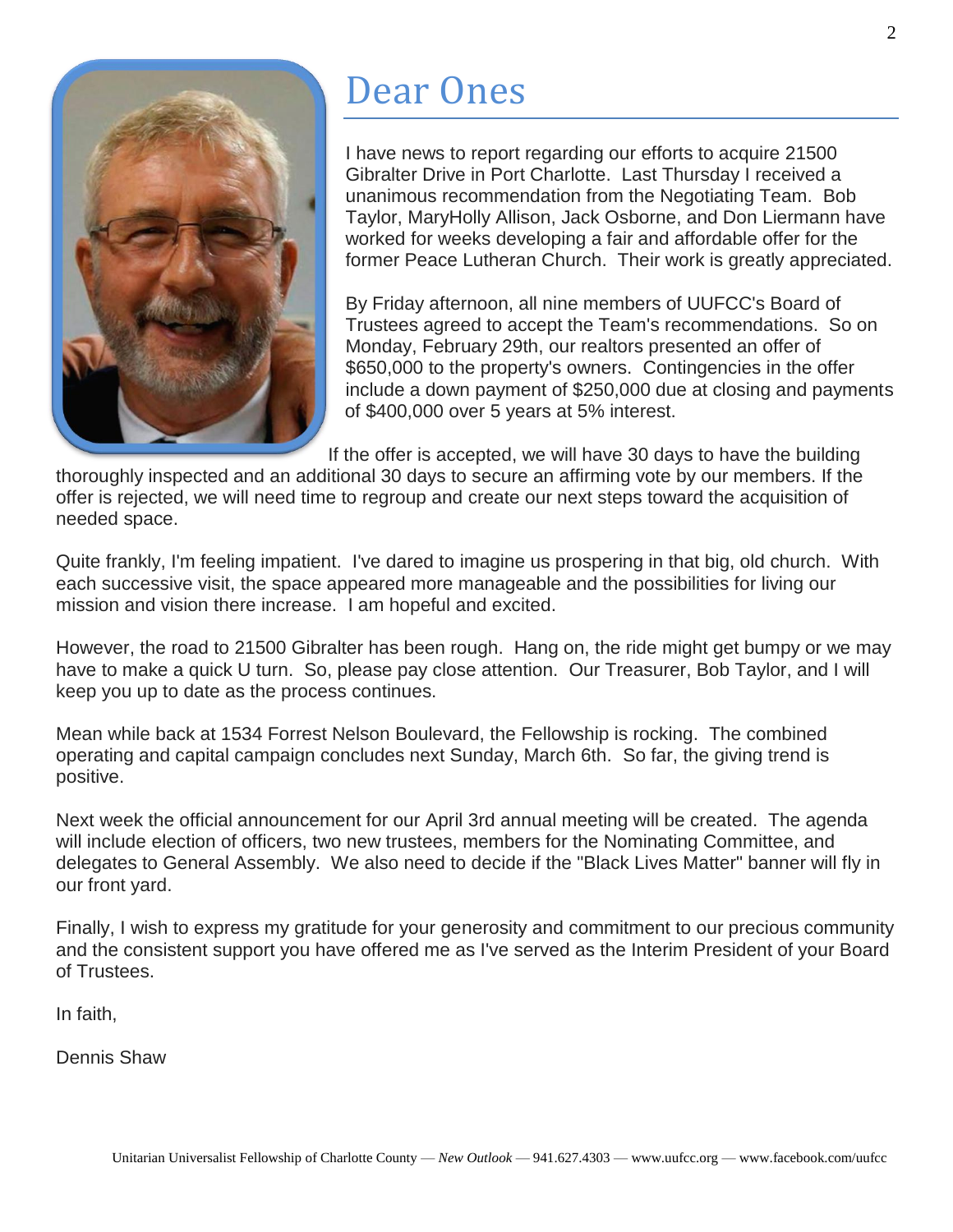*Many Paths…* 

## **Sundays**

**9:15 a.m.** Conversation Among Friends **9:30 a.m.** – Choir Practice **10:30 a.m.** – Worship Service Coffee Hour following Worship Potluck Lunch on first Sunday

## **Saturday Services**

Our Saturday evening services have a little different slant than our Sunday mornings. For example, we have meditation periods twice interspersed with readings and music on Saturday evenings. *Conversation Among Friends precedes the service at 3:15.* On Sunday mornings, our service includes more traditional elements such as a sermon. Come on Saturday evening at 4:30 pm or Sunday morning at 10:30 am. Either way, we work hard to engage the listener and to provide a strong dose of hope when it seems absent.

## **Meditation and Buddhist Discussion Group**

#### **Thursday nights, 5 - 6:15 pm**

Each evening, we begin with a discussion and end with a period of meditation. This session's book title is *Living Beautifully* by Pema Chodron. Books may be purchased from a member of our group. All are welcome to attend.

## **March Theme: Earth's Honor**

#### **Sat., March 5** – Readings from the native traditions of North America **and Sun., March 6 "A Promise to the First People"** – Rev. Amy Kindred

*Beauty is before me, behind me*

*Above and below me – Navajo saying*

We walk the sacred grounds of the First People. What are we willing to do to honor the earth, the people before us and those who will come after we are gone?

|                                              | <b>Sunday, March 13</b>                          |
|----------------------------------------------|--------------------------------------------------|
| Sat. March 12                                | Faith, Hope and the Judicial System              |
| <b>Faith, Hope and the Judicial System</b>   | <b>Joyce Coleman</b>                             |
| This service led by worship associate Dennis | Joyce Coleman spent thirty years as supervisor   |
| Shaw will feature readings from Joyce        | of probation in Massachusetts. Her experiences   |
| Coleman's book, Doing the Right Thing.       | are remarkable! Join us for an insider's view of |
|                                              | a rough judicial system.                         |

#### **Sat. March 19 and Sunday, March 20 "Preparing the Path" – Rev. Amy Kindred**

In the Christian tradition, Palm Sunday recognizes the painful journey Jesus made to his ultimate demise. Followers placed palm leaves along his path. All of us have a journey to make. What is yours?

#### **Sat. March 26 and Sun. March 27 "New Day, New Life" – Rev. Amy Kindred**

We celebrate Easter and all the varied metaphors for transformation. The Unitarian Universalist tradition of Flower Communion will be also observed. Please bring a flower or two from your garden (or your favorite florist) to share during the service.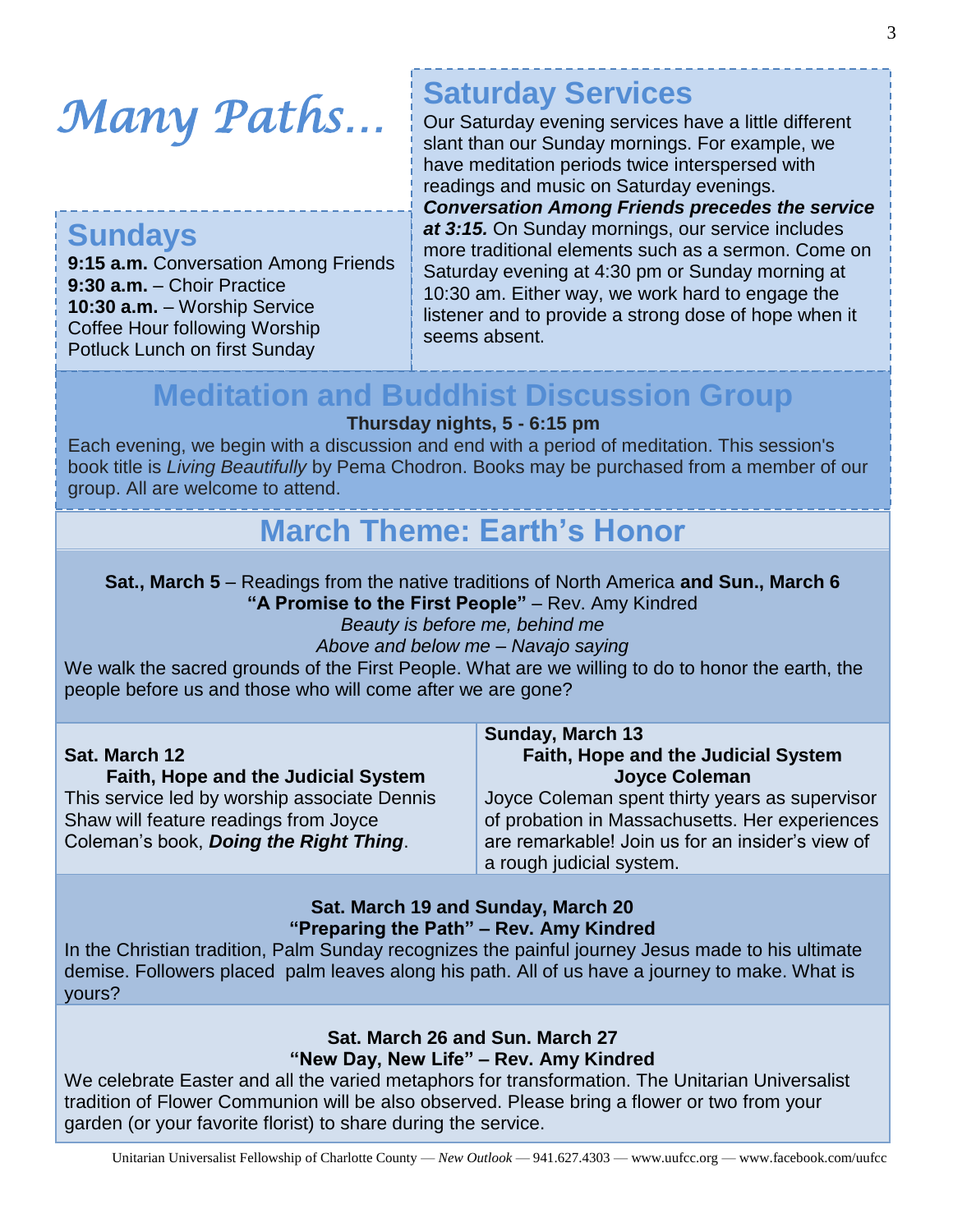## The UU Endowment of Charlotte County (UUECC) Many requests for your money and many ways to give!



At the time of our Annual Giving Campaign (for the UUFCC Operating Budget) and the corresponding kick off of an exciting Capital Campaign(for Building Expansion) it may be confusing to many folks. When do I give to the Endowment? Where do I put my money? Yes, there may be ways to do it all, just not all at once.

Making an additional contribution to the Endowment fund helps both of the above two funds. The Endowment offers a annual contribution to the

Operating Budget AND the Endowment Trustees have recommended to use at least a portion of the Endowment fund to invest in our future growth as we consider the Peace Lutheran Church as a possible new home. Thus, your gift to the Endowment lives on.

Here are three possible ideas for when to give to the Endowment:

- 1. You can make a donation in the memory of a loved one or dear friend who has passed away.
- 2. You can add the UU Endowment of Charlotte County (UUECC) as a bequest in your will.

3. You can honor someone who is still living as an expression of love and commitment to UU and the principles we value. Here's the latest example which we receive with great gratitude:

Carolyn Kvam - in honor of Robert Hansman's 89th birthday - \$1890.00

How do you make a donation? No amount is too small! You can just write a check to the UU Endowment, mark in the memo line who the gift is recognizing and place in the collection basket, OR send to the UUFCC office, OR give to an Endowment Trustee. We will be honored to accept your gifts.

# Membership News Joani Mountain. Membership Coordinator



In a UUFCC strategic planning session in 2012, the goal of 135 members by 2017 was established. Three new members signed the book on Sunday, February 21, 2016, and brought us to that goal.

Let's give Bill Howat Jr. (top, left), Debbie Conrad (bottom, left) and John Lee (right) group credit for the Fellowship hitting the target early. Bill, a longtime UU, Debbie, a longtime UUFCC friend, and John, an actual native Floridian new to Unitarianism are good examples of our growing membership.

New goals will undoubtedly be set. But for the moment, Reverend Amy and every person who has been a welcoming face of UUFCC should relish this milestone.

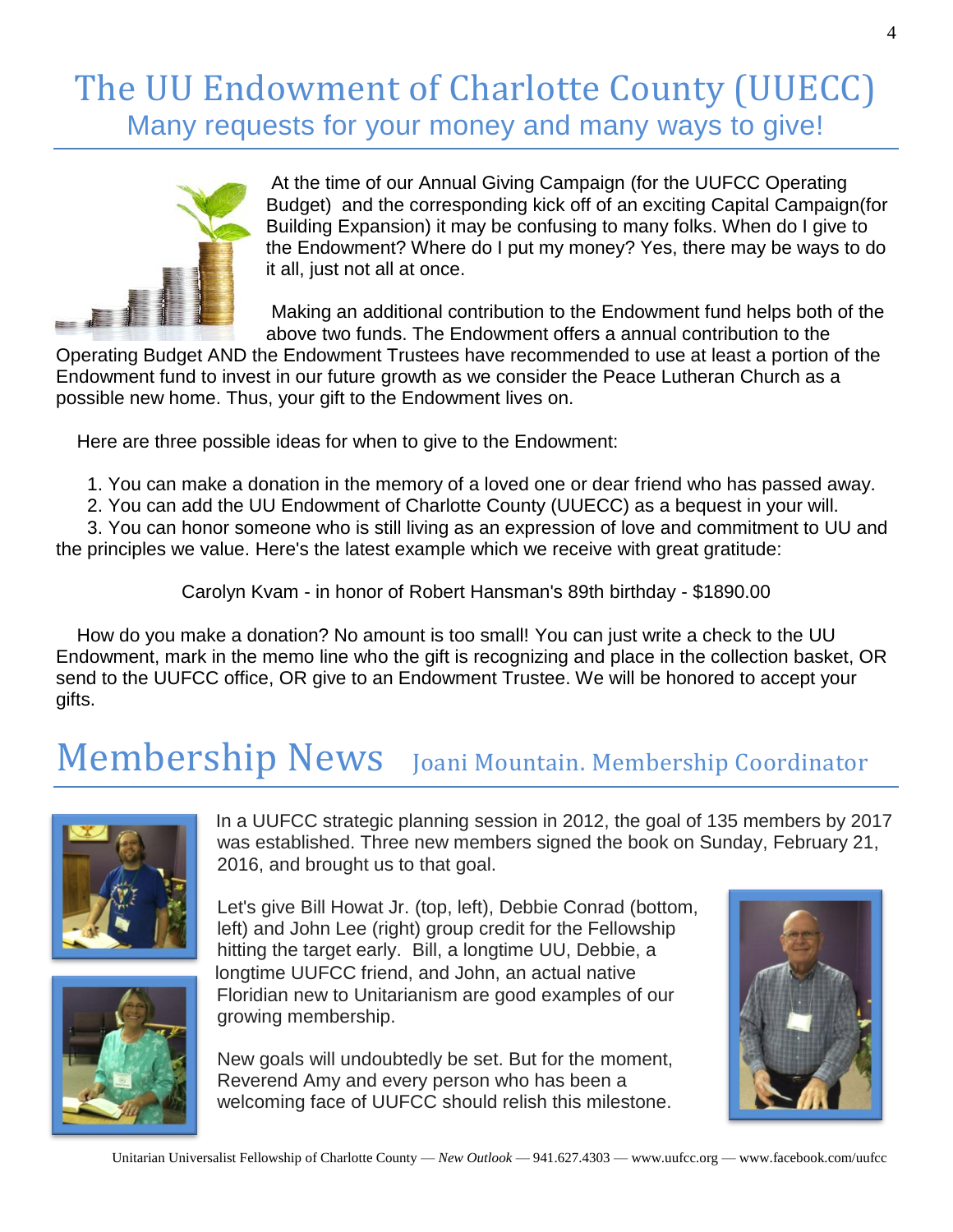# **REflections**

Six children in our Religious Education program added notes and pictures to many of the Valentine bookmarks distributed on Valentine's Day following the service.

The theme for March is "Earth's Honor."



Children will be decorating Easter eggs on Easter morning, prior to the egg hunt. Parents, you may want to send an old tee shirt for your child to wear, and bring a basket for each child for the egg hunt after the service. We could also use teenagers to help hide the eggs.

## **Lifespan Development - I could use your help**

Religious Education needs your help with the Easter Egg Hunt on Easter Sunday. We need

about 6 dozen eggs to hide. Steve Pollard is asking for at least two dozen eggs that are hard-boiled no sooner than the Friday before Easter for the children to decorate that morning. We also need volunteers to hide the eggs prior to the egg hunt, right after the service. Please let me know if you can help.

I am also looking for a substitute Child Care provider (or two) for times when Malik or Ashley are not available. UUA policy suggests two providers at all times. Again, let me know if you might be able to help occasionally.

The latest version of the Opportunities to Participate list is now available on our website. This list includes a brief explanation for most of the activities, as well as days and times and contacts.

I am looking for a few people who would like to assist me in planning inter-generational events for our congregation. We had a very successful Halloween party, and I am sure there are other things we could plan. Let me know if you'd like to help.

A recent craze is coloring for adults. Let me know if this is something you'd be interested in with a group at UUFCC.

Is there an activity or group you'd like to see at our Fellowship? Talk to me!

Faithfully, Marty Wilmer Lifespan Development Coordinator

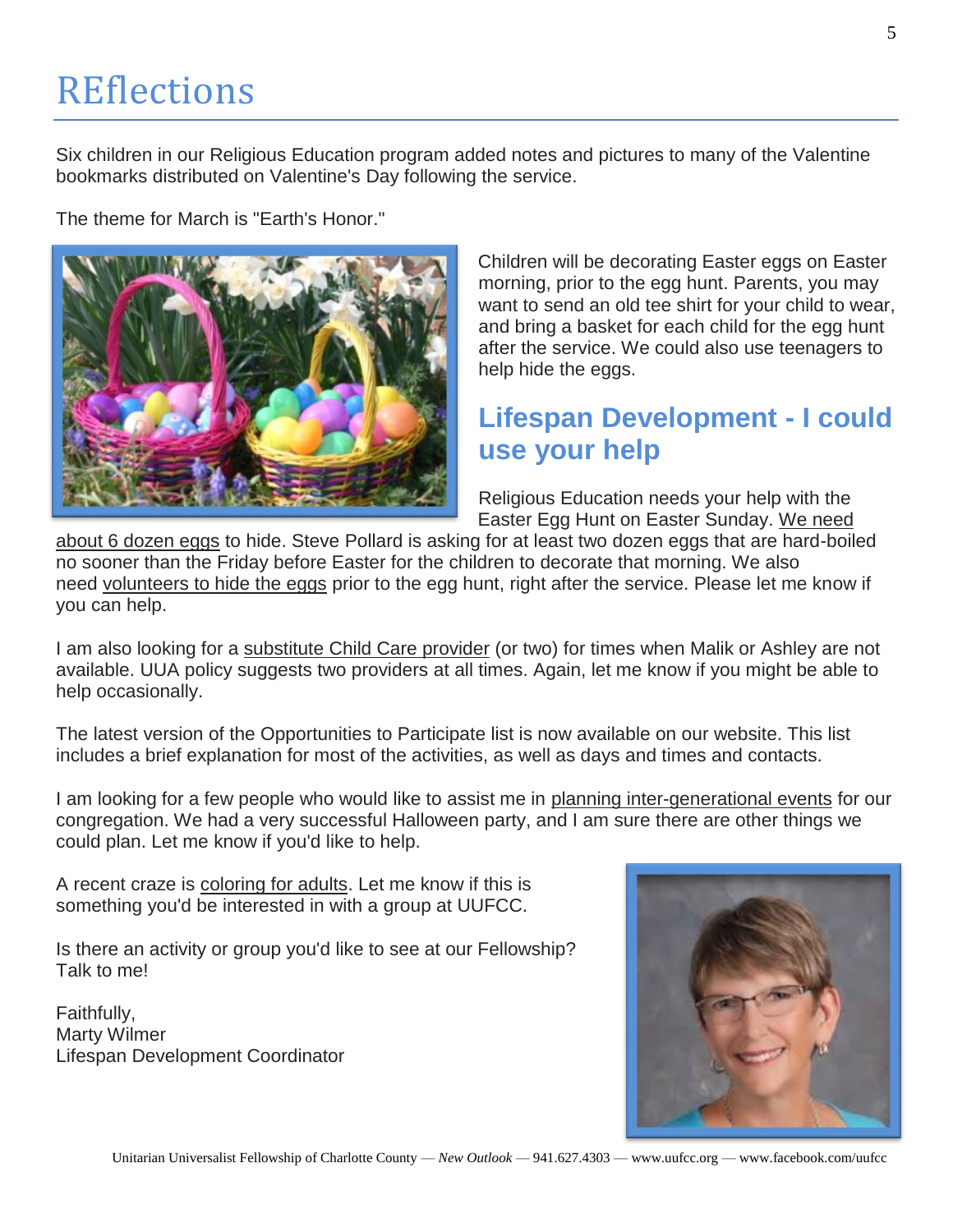# *ANT* Camp

- **What**? **A**rt, **N**ature, and **T**heater Day Camp
- **Who**? Children ages 4 6 and 7-11
- **When**? June 13 17, Monday through Friday, 9 am 3 pm (9 am to noon for younger ones)
- **Cost**? Half day \$75 and \$125 Full day (Children will bring their lunches)

### **Activities include:**

- \* Drama games
- \* Tie Dying
- \* Movement using scarves with music
- \* Nature rubbings
- \* Creating lanterns
- \* Building bird feeders and bird houses
- \* Plant identification
- \* Weaving
- \* Water balloons
- \* And more!!



Interested in signing your children or grandchildren up for summer camp? See or email Marty Wilmer at [marty.wilmer@gmail.com](mailto:marty.wilmer@gmail.com) or Rev. Amy Kindred at [minister@uufcc.org.](mailto:minister@uufcc.org) Registration forms are forthcoming. (Scholarships available.)

### **ARE YOU AN ADULT WHO WANTS TO GO TO SUMMER CAMP TOO?**

Sign up to teach one of the 45 minute workshops or to assist with other activities such as lunch time coordination, set up, clean up or supervision of free-time play.

*You may think we are providing camp for children but any adult who has worked a summer day camp can tell you, the adults are the ones who reap the giggles and rewards!*

Let Marty Wilmer know if you are interested and available.

## **SECOND ANNUAL FELLOWSHIP CAMPING WEEKEND**

You are invited to the second annual Fellowship Camping weekend!

**WHEN:** April 29, 30, May 1 **WHERE:** Oscar Scherer State Park group campsite **WHO:** All families and fellowship invited

**Activities:** Stay for the weekend or come out to play for the day! A potluck supper will be held on Friday night with a bonfire and is being coordinated by Regina Renner. We can attend the Drum Circle Saturday night at Nokomis Beach. We can take a bike ride Sunday on the Legacy trail which is connected to Oscar Scherer State Park. There are also some beautiful hiking and birding opportunities! We hope to see you there!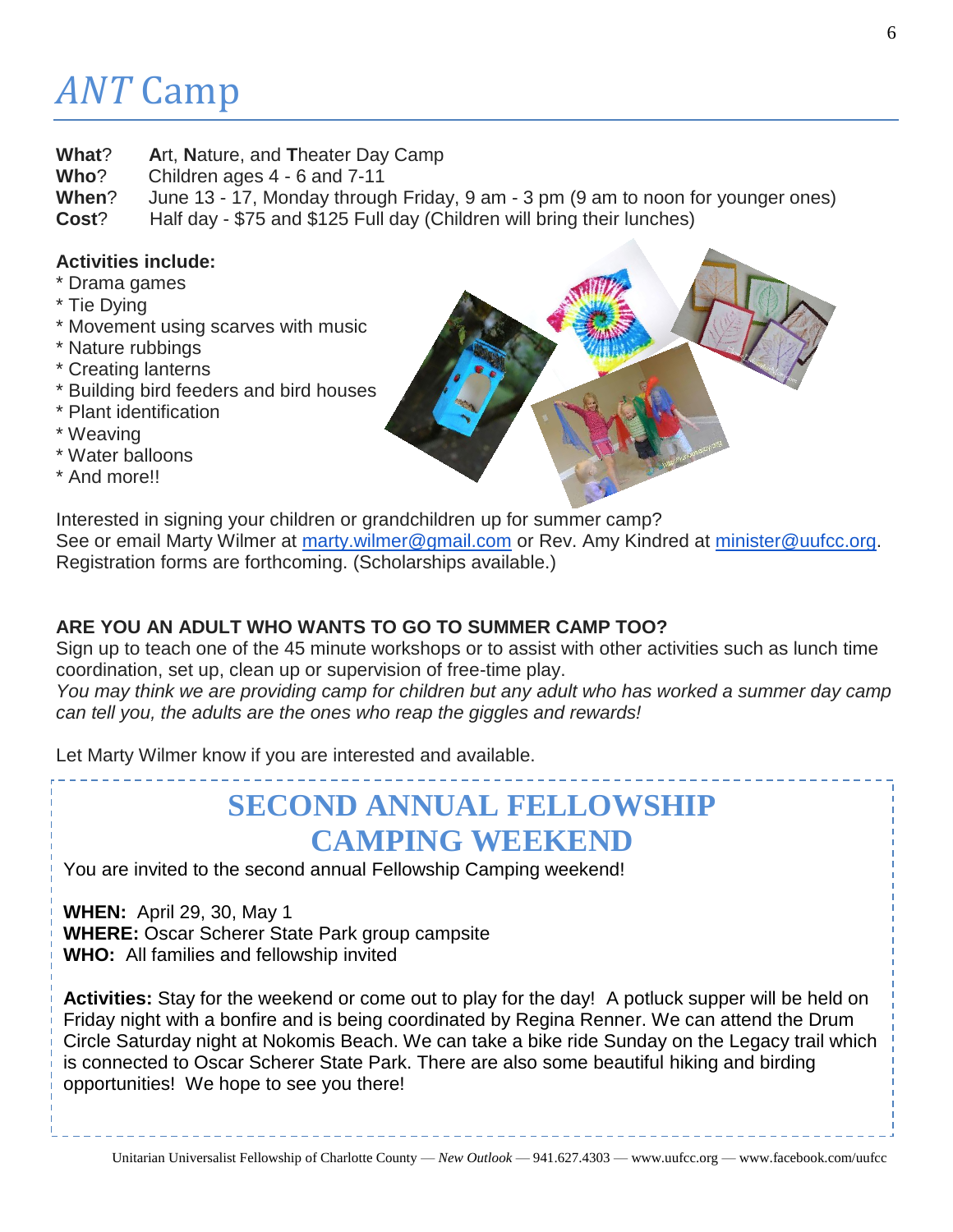# Our Book Club Revels in Diverse Types of Wonderful Books

We meet at 1:30pm on the last Monday of each month to discuss a book chosen by the group members. Please consider (re)reading the book for March,*The Pathfinder* by James Fenimore Cooper, and join us on 30<sup>th</sup> at the Fellowship to discuss 18<sup>th</sup> Century views of "savages," women, war, manifest destiny, etc. plus Cooper's ability to write an absorbing adventure story.



Then on April 27th we will discuss the book *Gertrude Bell: Queen of the Desert, Shaper of Nations* by Georgina Howell. Never heard of Gertrude Bell? I hadn't either until recently, but evidently she was an amazing and highly influential woman. One of our members who read the book suggested that, male or female, you will almost certainly be humbled by her accomplishments. Sounds like a fascinating read.

For more information, please contact Mary Wolff at [hmwolff9@hotmail.com](mailto:hmwolff9@hotmail.com) or 941-629-0669.

## **Ubuntu Sacred Song Gathering**

Sing uplifting songs from all around the world in glorious harmony. No experience is necessary; just a desire to sing. All are welcome. Come, sing, be joyful, and experience the sacred through song. There's usually a lot of laughter, too. Suggested donation: \$5

We will be gathering on the first Saturday of each month through June at 2:30 at the Fellowship. The next gathering will be on March 5. Come, sing and enjoy!

If you want a taste of Ubuntu singing or want to take the experience home with you, Tom Tyre has CDs of his Ubuntu group in North Carolina available for sale for \$10. This is a fundraiser to help women coming out of the prison system.

## **Racial Justice**

In the hope of finding common pathways to better lives, a Racial Justice Committee was formed. Racial tensions seem to be escalating. People divided against one another keeps our attention away from counteracting the real dangers that face us all.

Believing that there is only one kind of human and that skin color, gender, sex, nationality, etc. are insignificant differences between people, it is sad to see how these differences have somehow assumed irrational importance.

Those persons interested in finding paths towards peaceful activities please attend. Information: Myrna Charry, 941-764-5859.

### **Please be respectful.**

We in the Unitarian Universalist Fellowship community are united in our commitment to respect one another and to affirm the dignity and worth of all people. Therefore, please, please refrain from comments of a political nature that demean another in our congregation who may hold a different view from you.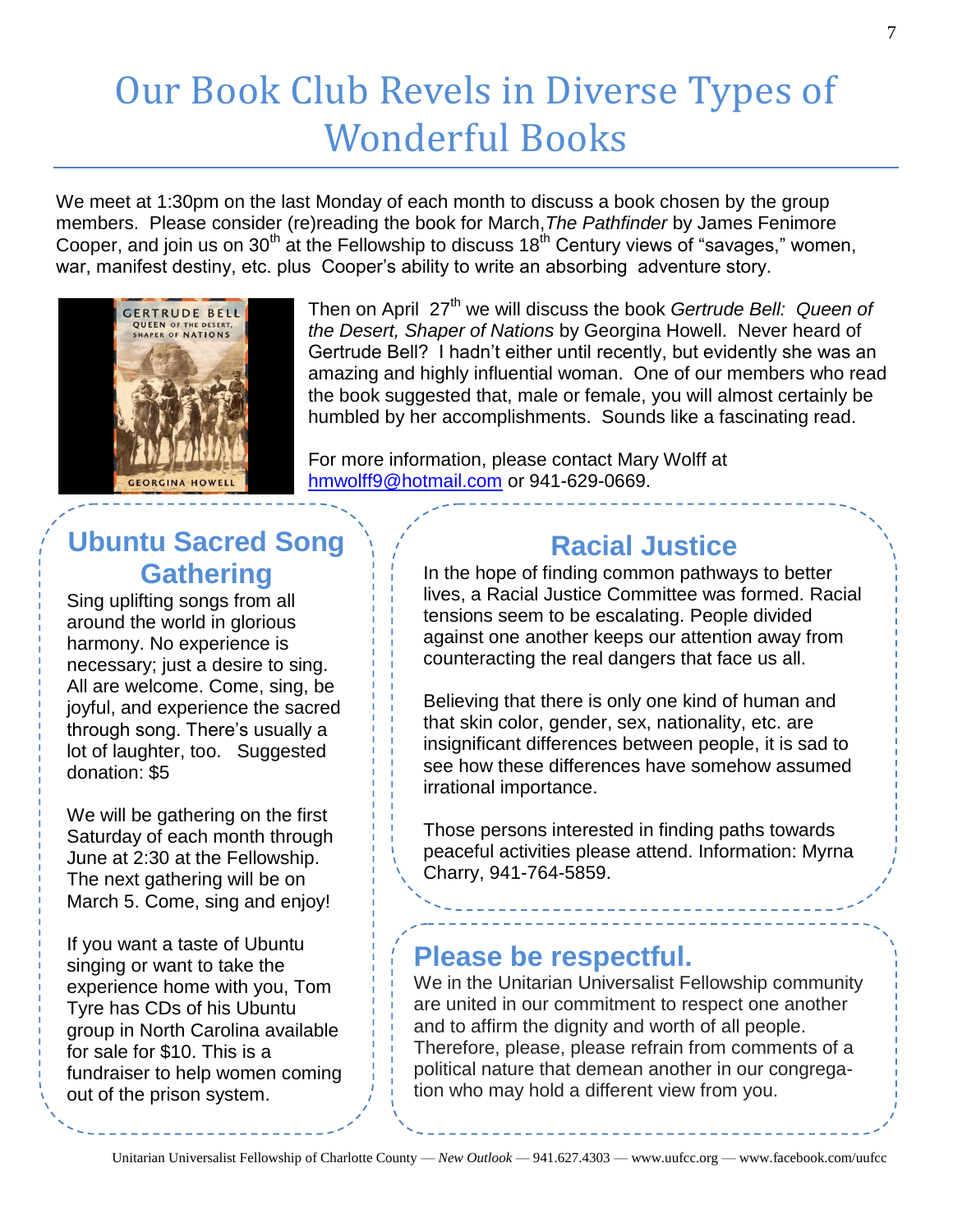

# Peace Initiative

Dr. Douglas Whittaker, recently retired Superintendent of Charlotte County Public Schools, will speak on Sunday, March 6, in the UUFCC sanctuary at approximately 12:15 pm, following the potluck lunch. His address will focus on educational challenges we, as a nation, are facing and why the solutions being forwarded by the policy makers are nothing more than faux reform. He will suggest actionable steps that we all can take to seriously reform American education so all of our children are career ready.

This is the third event in this year's Peace Initiative Speakers Series sponsored by the Social Justice Committee. In January, African American activist Valarie Young spoke on the Martin Luther King Jr. holiday. Dr. Saeed Shahzad, neurologist and Muslim community leader, spoke on February 7. His address was very well attended.

All are welcome.

# Florida Spring Gathering

Please plan to join us for the Florida Spring Gathering **March 12, 2016**, at the **Unitarian Universalists of Clearwater** for fun, networking, cooperative learning, and covenant!



Our morning Keynote on Covenant will be presented by Connie Goodbread, Congregational Life Staff, and Margie Manning, Elder. Lunch will be served before an afternoon of topical workshops. Our closing worship will send us on our way feeling connected and revitalized! We will offer a portion of the Unitarian Universalist film series "Long, Strange Trip" as an optional evening activity. Please feel free to stay over Saturday night and join us for worship on Sunday morning!

#### **Workshops:**

- *---Cluster Development with Natalie Briscoe*
- *---Social Justice/Witness/Black Lives Matter with Rev. Carlton Elliott Smith*
- *---Stewardship with Rev. Kenneth G. Hurto*
- *---Intro: Leadership as Spiritual Practice with Maggie Lovins*

**Youth** (age 12 and over) are welcome to join any workshop which interests them, as all are intentionally open to all ages, abilities, and learning styles in the spirit of whole family church.

**Child-care** is available on the registration form for those 12 and younger.

#### **Registration**

- Late registration (begins 22 February): \$75 for adults
- Firm registration deadline: 07 March

More info: http://www.uuasouthernregion.org/floridaspring2016.htm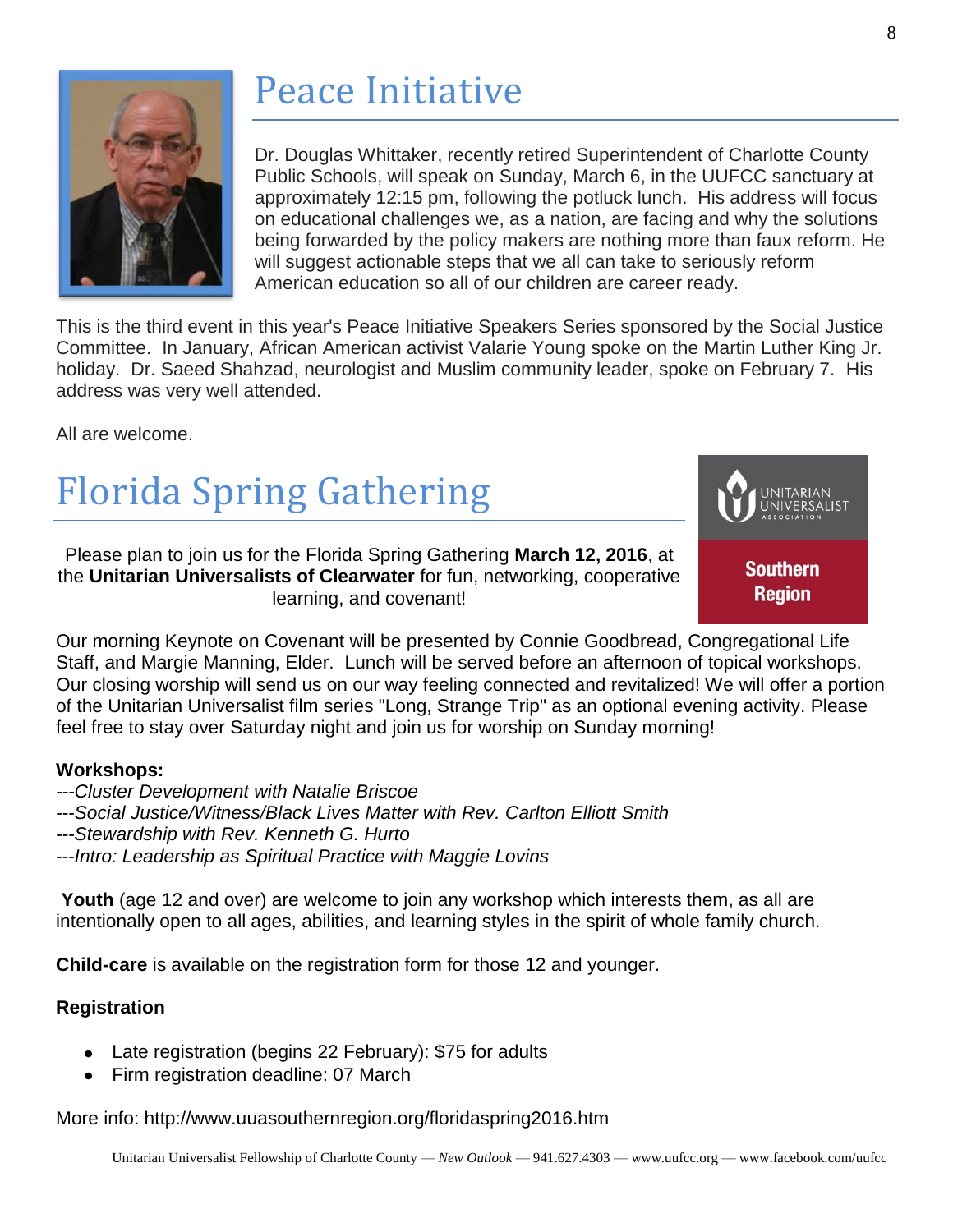# Art on the Wall

A decade-old group of artist friends whose moniker is the "Unlawful Assembly" will be showing their art on our walls March 1 through 31.

Annie Fraser works in acrylic, watercolor and oil. She paints still life and landscape in realism and impressionist styles. Fraser will hang six pieces ranging through her wide repertoire of subject, medium and style. "I'm always learning," says Fraser, "and there's nothing I won't try." Fraser shows and sells regularly in Connecticut and works on commission.

Colleen O'Brien, who paints in *Naïve* or *Kindergarten* style in acrylics when she's not using Magic Markers, will show 12 primary color prints. "I am interested in color more than form," says O'Brien. "Although many of my pieces tell a story."



Fran Dickey is a natural at oils and will show five of her favorite desertscape/seascape works. Dickey says, "I like it when I'm painting. I think it's the losing yourself in the doing, whatever the outcome, that appeals."



Jackie Deschenes, watercolorist and constant potter, sells her pottery on a regular basis at area art shows and through the Jack Vartanian Studio in Punta Gorda. "If I could make art all the time, I'd be happy," Deschenes says of her art habit. Her platters, vases, bowls, cups, pitchers, garden art and olive trays slide out of the

kiln in vibrant color. Each work of art expresses her core belief that one makes art for beauty's sake.

The *Unlawfu*ls will show Monday, March 1 through Tuesday, March 31, 2016 with a wine and cheese opening on Friday, March 4, 4-6 p.m.

*Attention artistic snowbirds!* Please consider leaving a piece of your artwork for UUFCC's Summer Member & Friend Art Show. We will take loving care of it until your return. Please see Trudy Gerhardt for more information.

## **MYSTIC FAIRE Saturday, March 19th @ 9:30 am until 3:30 pm**

Come and share at the Mystic Faire! The Faire will be held on Saturday, March 19th from 9:30 am until 3:30 pm at the Fellowship. There will be intuitive readers, vendors with a variety of mystic wares for sale and informational speakers. Food and drink will be available for purchase.

Come early to register for readings. All readings are for entertainment purposes only. Tickets are sold at the door for \$2.00. There will also be a door prize drawing!

For more information, please contact Karen Yelk at [941.759.3525](tel:941.759.3525) or via email at [kyelk@centurylink.net.](mailto:kyelk@centurylink.net)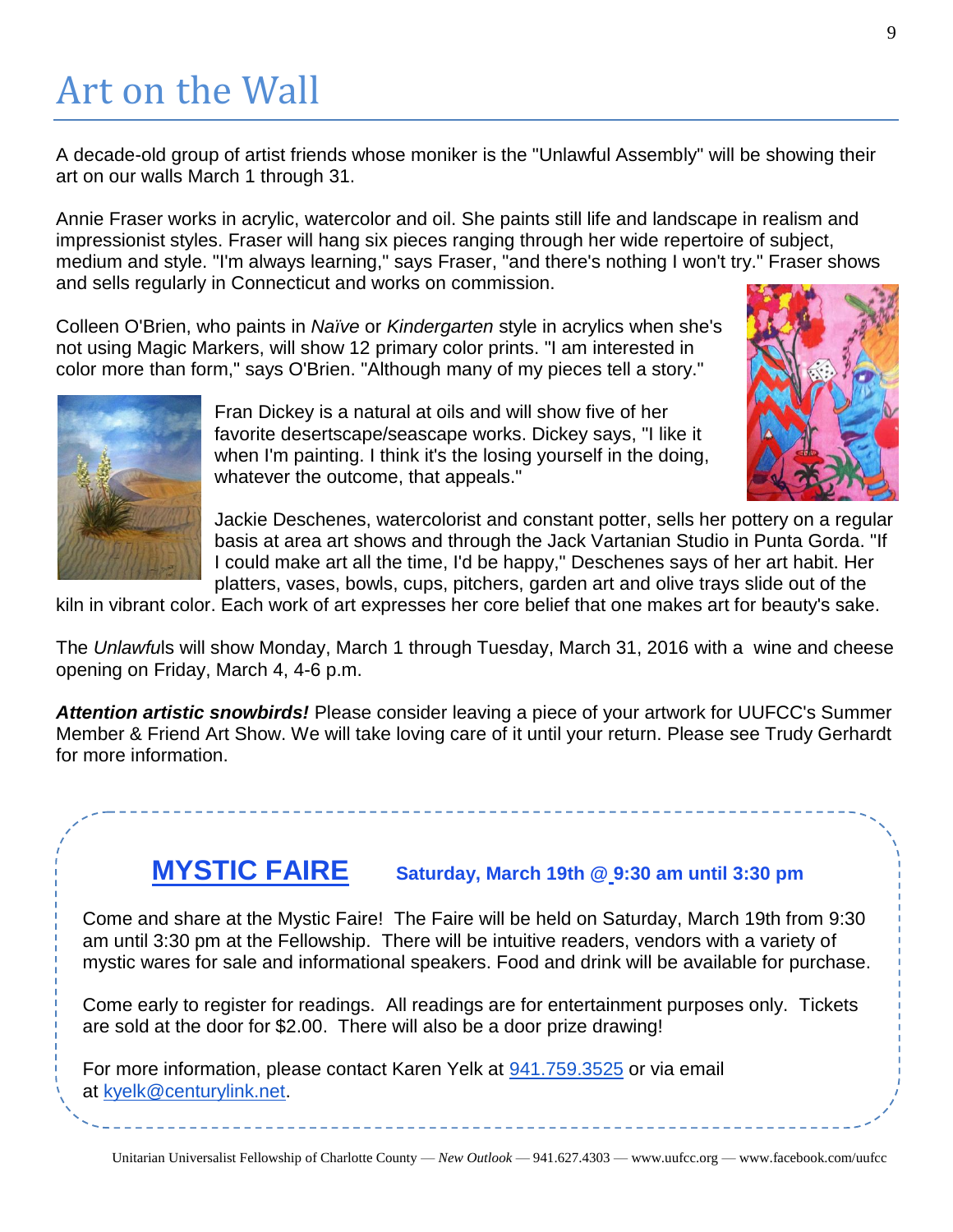*This idea was shared by Lenora Rain-Lee Good, a former UUFCC member and friend from afar since her move to the* **real** *west coast.*

Wouldn't it be fun to celebrate with a postcard poetry exchange? Anyone can write a short poem that will fit on a postcard. The very size of a postcard is limiting, so you don't need to worry about form or length, just *think about or notice something*, and write it down. Short Haiku-style poems are perfect!

#### **What you will need:**

- 30 postcards, one for each day of the month. These can be store bought, or hand-made,
- 30 postcard stamps (if anyone signs up in a country other than the USA, and is on your list, you will need international stamps, which are somewhat more expensive),
- a sense of commitment to DO this,
- JOIN THE FUN -- sign up ([http://www.lenorarainleegood.com/#!April-is-National-Poetry-](http://www.lenorarainleegood.com/#!April-is-National-Poetry-Month/c1q8z/56c64ae40cf2de8a478fd71e)[Month/c1q8z/56c64ae40cf2de8a478fd71e](http://www.lenorarainleegood.com/#!April-is-National-Poetry-Month/c1q8z/56c64ae40cf2de8a478fd71e)). I will need your name and correct snail mail address.

#### **What you will get:**

- a list of names and addresses by the end of March,
- 30 post cards from
- 30 new friends,
- 30 original poems.

Then, all you do is write, and mail, a postcard poem a day. Doesn't this sound like fun? Actually, it is. I've done this before, during the month of August, and thought this would be a fun way to celebrate National Poetry Month, and decided to start my own list.

You don't need to be a poet to do this; you only need to have an adventuresome spirit. You won't be graded, or critiqued; you WILL be appreciated. So, if you want 30 new friends, 30 postcards, 30 original poems, sign up NOW!



## Picnic with a Purpose

Come to the "Picnic in the Park with Helen Wrobbel and Friends," March 21, 1:00 to 3:00, Gilchrist Park, Large Pavilion, Punta Gorda. Home cooked lunch and good conversation.

Support the new "Ladies Remembered" Mural. Seven Ladies, deceased and of diverse ethnic and economic background, will be memorialized on the walls of the building at US 41N between Olympia and Virginia Avenues. (Sponsored by the "Friends of Ladies Remembered" and the Punta Gorda Historic Mural Society.) Tickets are \$15.

**LIMITED SEATING** - **CALL FOR TICKETS TODAY**. L. Schaefer: 941-639-8217.